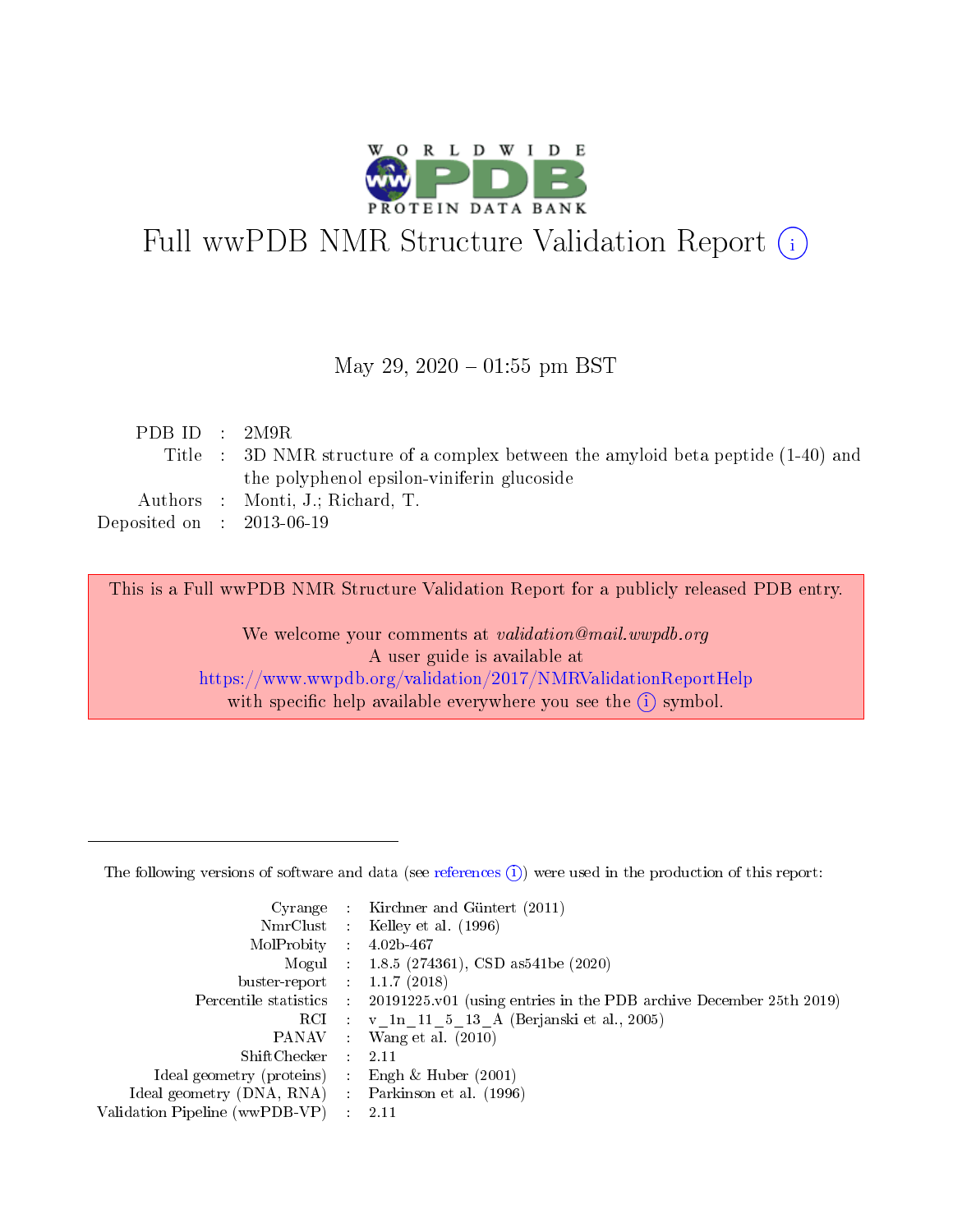## 1 [O](https://www.wwpdb.org/validation/2017/NMRValidationReportHelp#overall_quality)verall quality at a glance (i)

The following experimental techniques were used to determine the structure: SOLUTION NMR

The overall completeness of chemical shifts assignment is 46%.

Percentile scores (ranging between 0-100) for global validation metrics of the entry are shown in the following graphic. The table shows the number of entries on which the scores are based.



The table below summarises the geometric issues observed across the polymeric chains and their fit to the experimental data. The red, orange, yellow and green segments indicate the fraction of residues that contain outliers for  $>=3, 2, 1$  and 0 types of geometric quality criteria. A cyan segment indicates the fraction of residues that are not part of the well-defined cores, and a grey segment represents the fraction of residues that are not modelled. The numeric value for each fraction is indicated below the corresponding segment, with a dot representing fractions  $\epsilon = 5\%$ 

| Mol | ${\bf Chain}$ | Length | Quality of chain |    |     |  |
|-----|---------------|--------|------------------|----|-----|--|
|     |               |        |                  |    |     |  |
|     |               | 40     | 30%              | 5% | 65% |  |

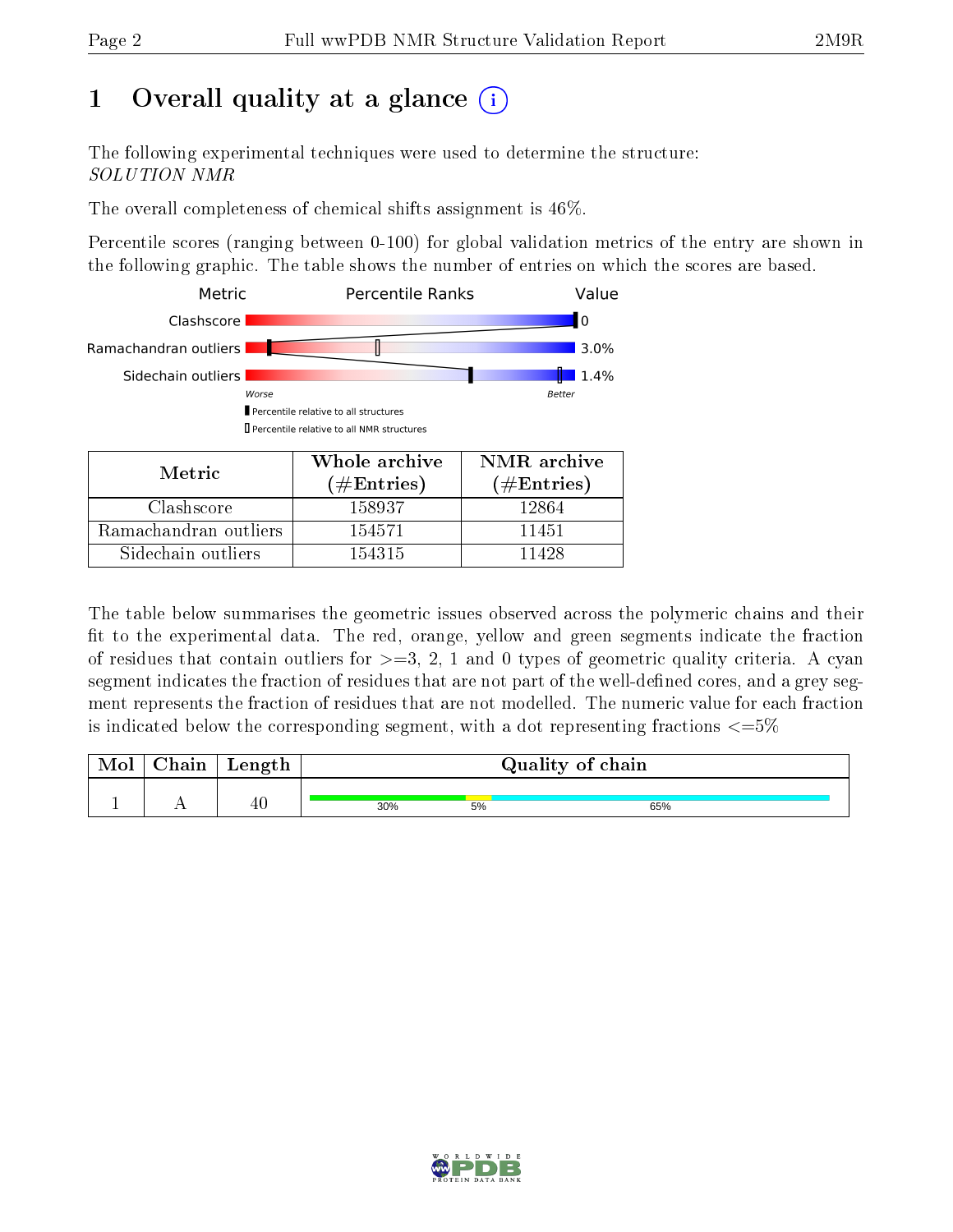## 2 Ensemble composition and analysis  $(i)$

This entry contains 12 models. Model 2 is the overall representative, medoid model (most similar to other models). The authors have identified model 1 as representative, based on the following criterion: closest to the average.

The following residues are included in the computation of the global validation metrics.

| Well-defined (core) protein residues                                                            |                 |      |  |  |  |
|-------------------------------------------------------------------------------------------------|-----------------|------|--|--|--|
| Backbone RMSD $(A)$   Medoid model  <br>. Well-defined core $\mid$ Residue range (total) $\mid$ |                 |      |  |  |  |
|                                                                                                 | A:9-A:22 $(14)$ | 0.76 |  |  |  |

Ill-defined regions of proteins are excluded from the global statistics.

Ligands and non-protein polymers are included in the analysis.

NmrClust was unable to cluster the ensemble.

Error message: Failed to create NmrClust input

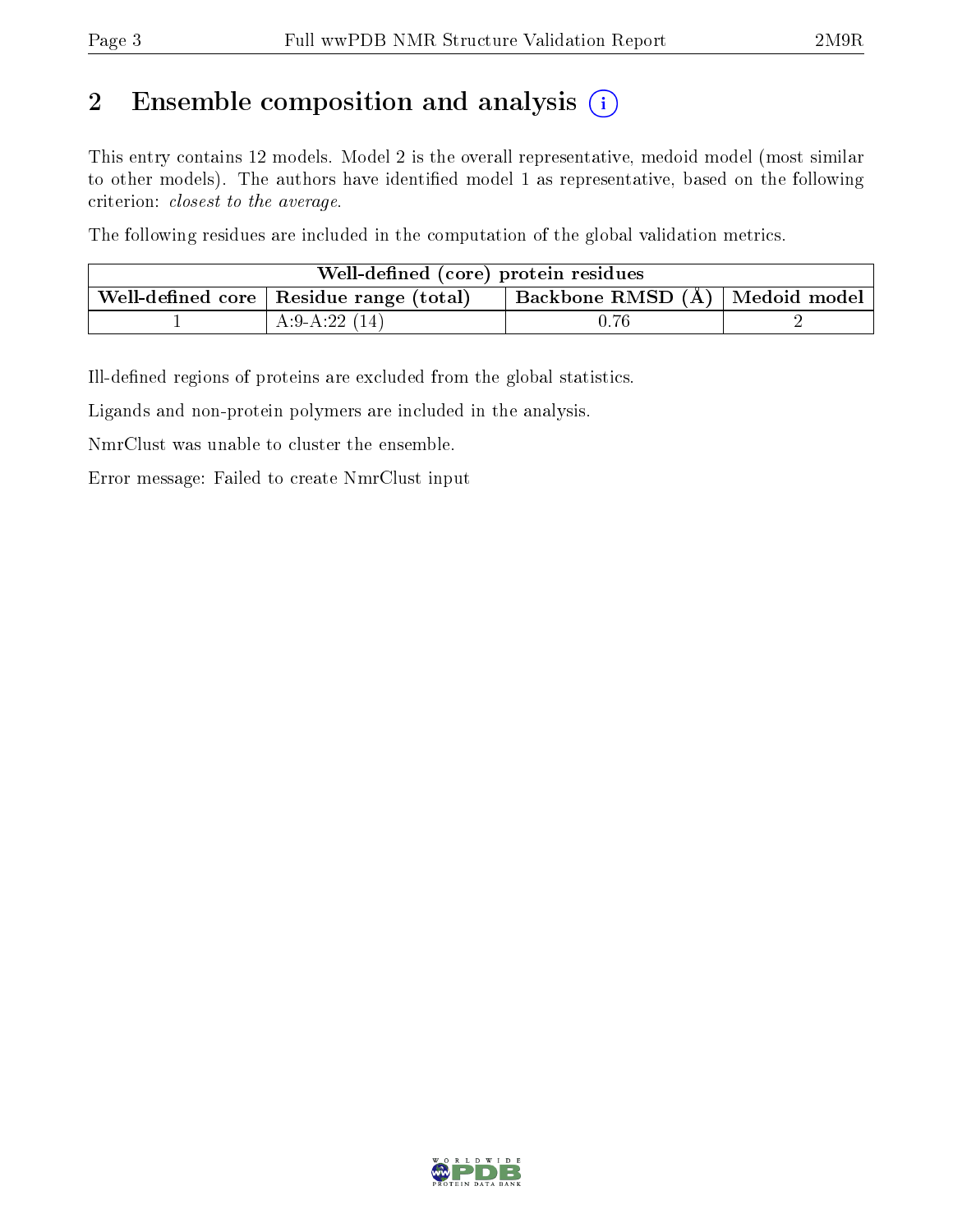## 3 Entry composition (i)

There are 2 unique types of molecules in this entry. The entry contains 752 atoms, of which 356 are hydrogens and 0 are deuteriums.

Molecule 1 is a protein called Amyloid beta A4 protein.

| Mol | Chain   Residues | $\rm{Atoms}$ |     |     |    | $\operatorname{Trace}$ |  |  |
|-----|------------------|--------------|-----|-----|----|------------------------|--|--|
|     |                  | Fotal        |     | н   |    |                        |  |  |
|     |                  | 598          | 194 | 292 | 53 | 58                     |  |  |

• Molecule 2 is  $(2S,3S)$ -3- $(3,5$ -dihydroxyphenyl)-2- $(4$ -hydroxyphenyl)-4- $[(E)$ -2- $(4)$ -hydroxyphenyl nyl)ethenyl]-2,3-dihydro-1-benzofuran-6-yl beta-D-glucopyranoside (three-letter code: 23Y) (formula:  $C_{34}H_{32}O_{11}$ ).



|  | Mol   Chain   Residues |                          | Atoms |       |    |
|--|------------------------|--------------------------|-------|-------|----|
|  |                        | Total C H O              |       |       |    |
|  |                        | 77 34 32 11              |       |       |    |
|  |                        | Total C H $\overline{O}$ |       |       |    |
|  |                        | -77                      |       | 34 32 | 11 |

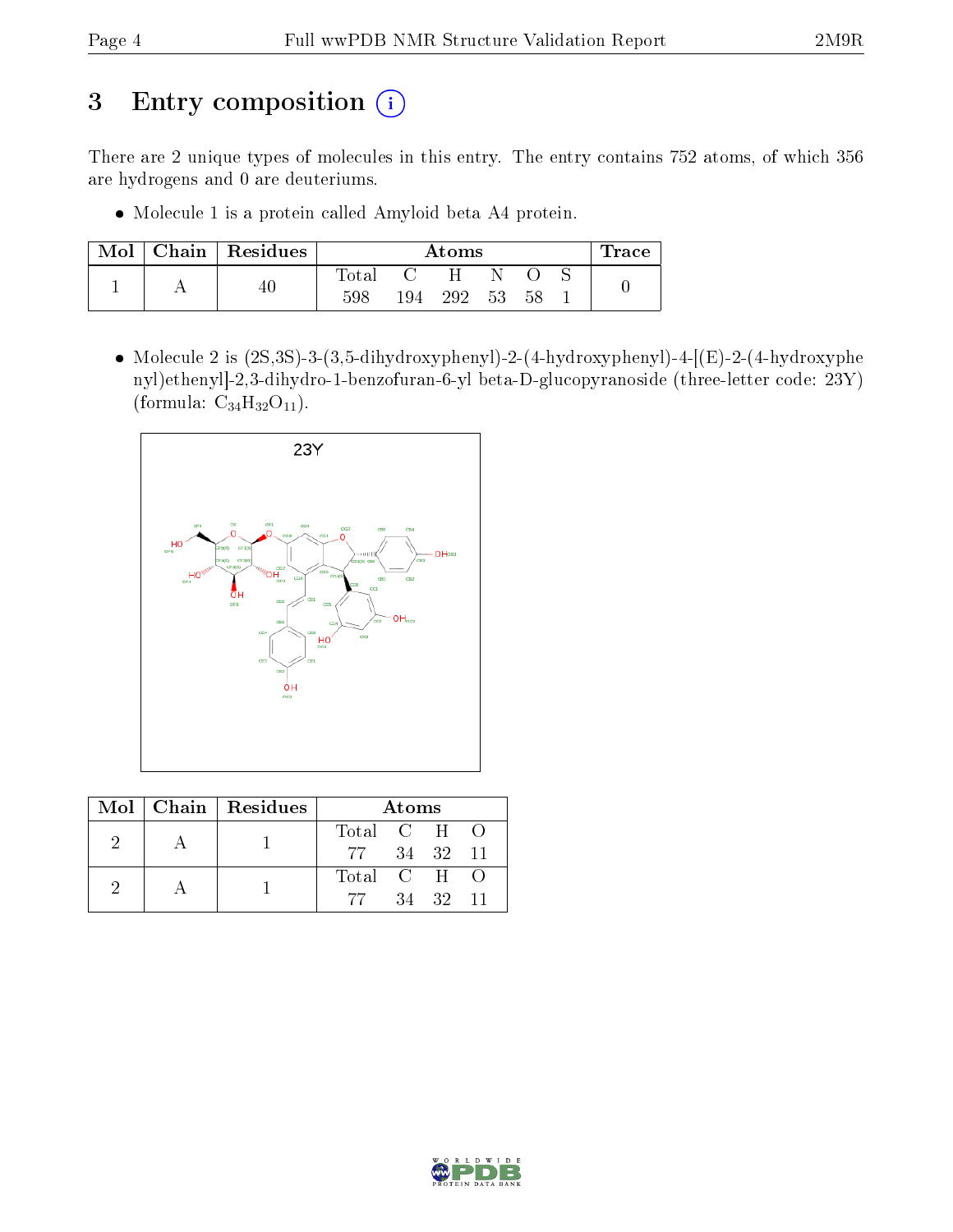## 4 Residue-property plots  $\binom{1}{1}$

## <span id="page-4-0"></span>4.1 Average score per residue in the NMR ensemble

These plots are provided for all protein, RNA and DNA chains in the entry. The first graphic is the same as shown in the summary in section 1 of this report. The second graphic shows the sequence where residues are colour-coded according to the number of geometric quality criteria for which they contain at least one outlier: green  $= 0$ , yellow  $= 1$ , orange  $= 2$  and red  $= 3$  or more. Stretches of 2 or more consecutive residues without any outliers are shown as green connectors. Residues which are classified as ill-defined in the NMR ensemble, are shown in cyan with an underline colour-coded according to the previous scheme. Residues which were present in the experimental sample, but not modelled in the final structure are shown in grey.

• Molecule 1: Amyloid beta A4 protein



## 4.2 Scores per residue for each member of the ensemble

Colouring as in section [4.1](#page-4-0) above.

### 4.2.1 Score per residue for model 1

• Molecule 1: Amyloid beta A4 protein



### 4.2.2 Score per residue for model 2 (medoid)

• Molecule 1: Amyloid beta A4 protein



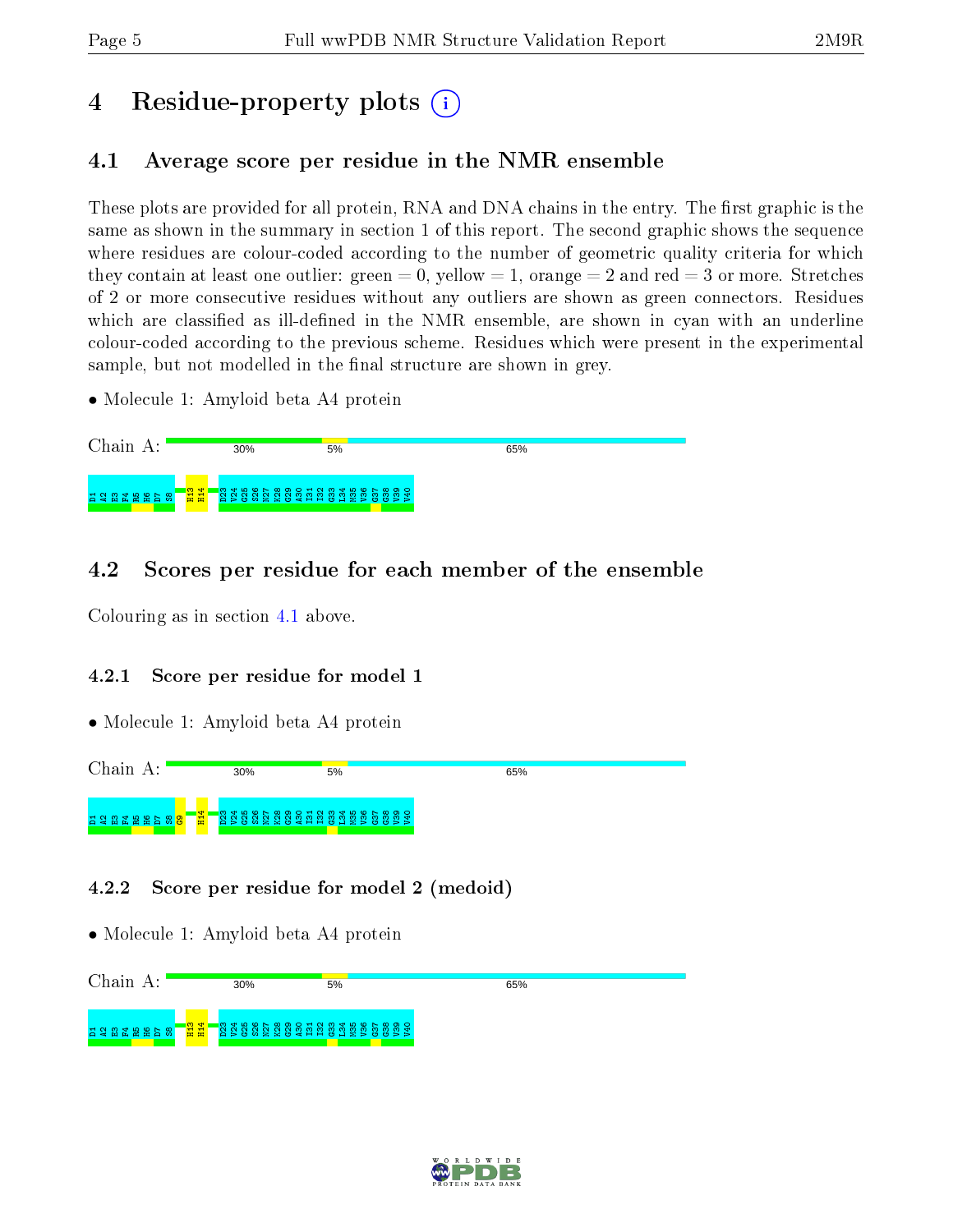#### 4.2.3 Score per residue for model 3

• Molecule 1: Amyloid beta A4 protein

| Chain<br>$\mathbf{A}$ : | 25%                   | 10% | 65% |  |
|-------------------------|-----------------------|-----|-----|--|
|                         | <mark>-용결</mark><br>- |     |     |  |

### 4.2.4 Score per residue for model 4

• Molecule 1: Amyloid beta A4 protein

| Chain A:<br>35% |
|-----------------|
|                 |

### 4.2.5 Score per residue for model 5

• Molecule 1: Amyloid beta A4 protein

| $^\circ$ hain                  | 28%                                     | 8%                               | 65% |  |
|--------------------------------|-----------------------------------------|----------------------------------|-----|--|
| 품 알 얇<br>ு உ<br>œ<br>n to to l | 12 Z<br>ണ<br>$\infty$<br>െ<br>ா<br>- 55 | OHNMTLONDOQ<br>്ന<br>_ന<br>- - - |     |  |

### 4.2.6 Score per residue for model 6

• Molecule 1: Amyloid beta A4 protein



### 4.2.7 Score per residue for model 7

• Molecule 1: Amyloid beta A4 protein Chain A: 25% 10% 65%  $\frac{2}{11}$  $\frac{14}{114}$  $\frac{16}{15}$  $\frac{16}{2}$ D23 V24 G25 S26 N27 K28 G29 A30 I31 I32 G33 L34 M35 V36 G37 G38 V39 V405 2 3 3 3 4 5 9 6 7 8 <mark>9</mark>

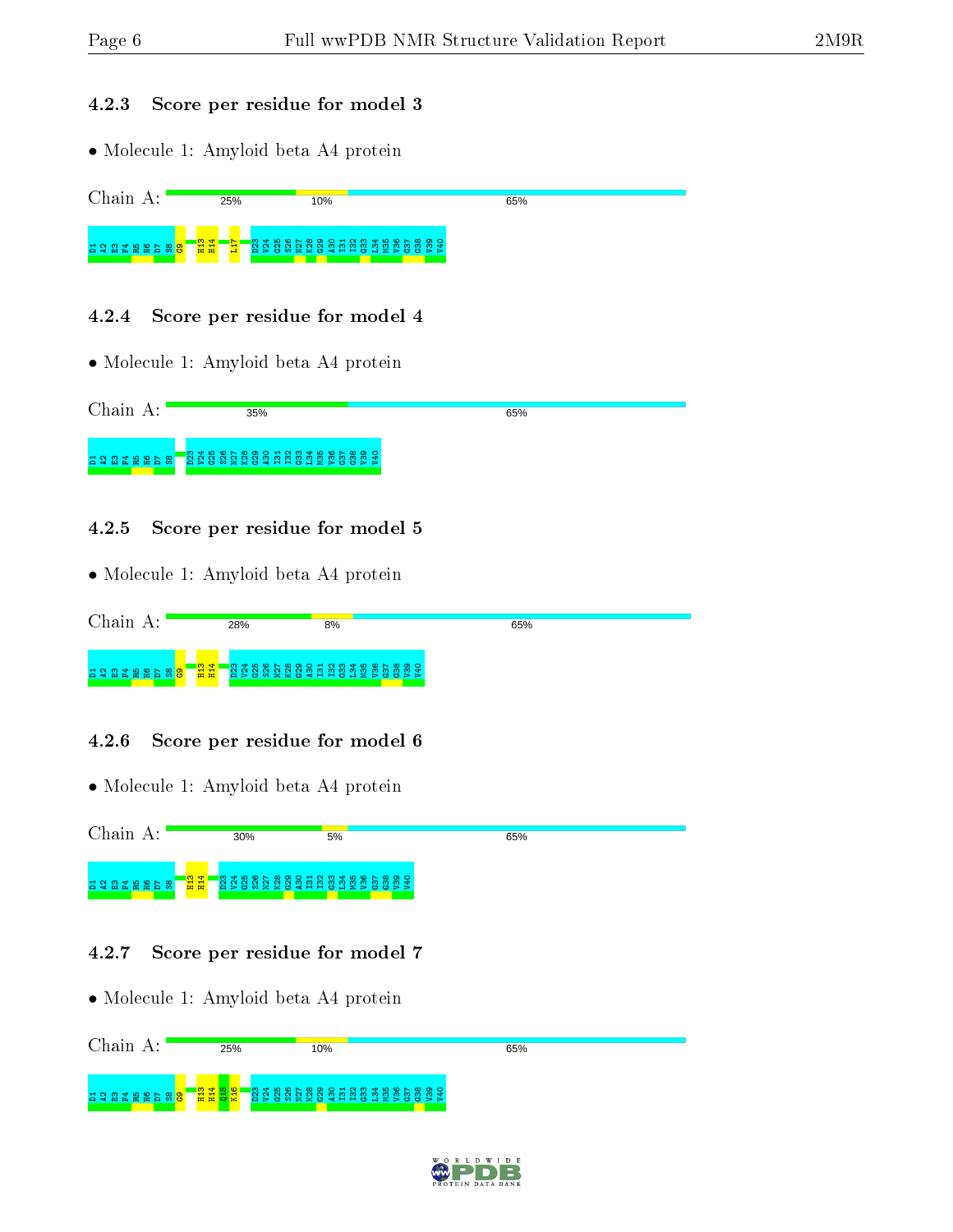#### 4.2.8 Score per residue for model 8

• Molecule 1: Amyloid beta A4 protein



| Chain<br>А: |                                         | 30%                                                   | 5% | 65% |
|-------------|-----------------------------------------|-------------------------------------------------------|----|-----|
| 828288888   | $\begin{array}{c} 24 \\ 24 \end{array}$ | <b>ន្ត្រី ដូន</b> និង និង និង ដូន ដូន និង និង និង និង |    |     |

### 4.2.10 Score per residue for model 10

• Molecule 1: Amyloid beta A4 protein

| Chain          |           | 30% | 5%                         | 65% |  |
|----------------|-----------|-----|----------------------------|-----|--|
| E 28 THE B 5 S | <b>日号</b> |     | <b>BRASSESSEE BESSESSE</b> |     |  |

### 4.2.11 Score per residue for model 11

• Molecule 1: Amyloid beta A4 protein



#### 4.2.12 Score per residue for model 12

• Molecule 1: Amyloid beta A4 protein Chain A: 30% 5% 65%  $\frac{2}{n}$ ន ន្នំ ន្ល ន្ទ ន្ទ ន្ទ ន្ទ ន្ទ ន្ទ ន្ទ ន្ទ ន្ទ ន B 3 R X X X X 8 D 8 |

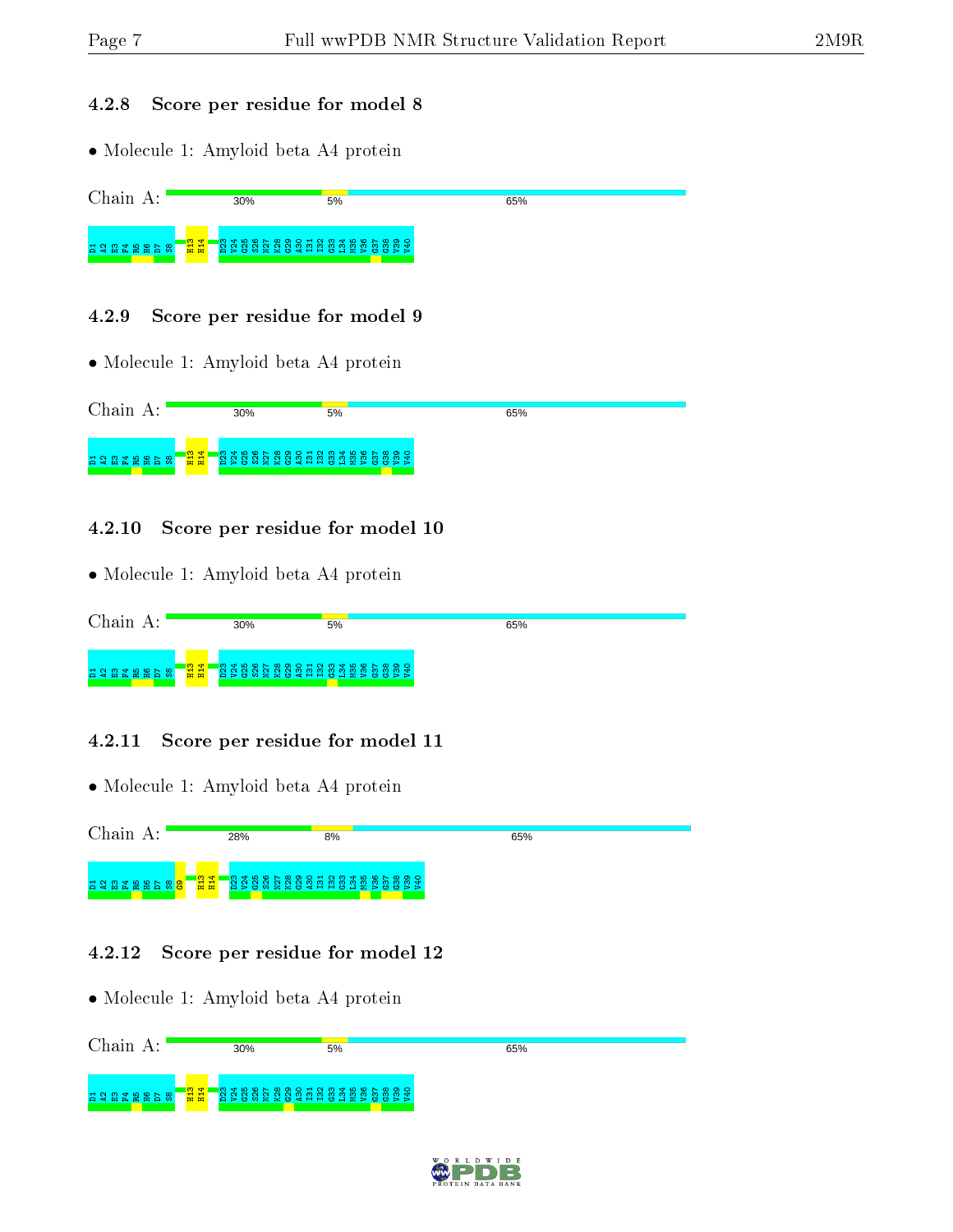## 5 Refinement protocol and experimental data overview  $\binom{1}{k}$

The models were refined using the following method: *simulated annealing*.

Of the 100 calculated structures, 12 were deposited, based on the following criterion: structures with the lowest energy.

The following table shows the software used for structure solution, optimisation and refinement.

| Software name   Classification |                    | <b>Version</b> |
|--------------------------------|--------------------|----------------|
| InsightII                      | structure solution |                |
| InsightII                      | refinement         |                |

The following table shows chemical shift validation statistics as aggregates over all chemical shift files. Detailed validation can be found in section  $6$  of this report.

| Chemical shift file(s)                       | input cs.cif |
|----------------------------------------------|--------------|
| Number of chemical shift lists               |              |
| Total number of shifts                       | 268          |
| Number of shifts mapped to atoms             | 268          |
| Number of unparsed shifts                    |              |
| Number of shifts with mapping errors         |              |
| Number of shifts with mapping warnings       |              |
| Assignment completeness (well-defined parts) |              |

No validations of the models with respect to experimental NMR restraints is performed at this time.

COVALENT-GEOMETRY INFOmissingINFO

### 5.1 Too-close contacts (i)

In the following table, the Non-H and H(model) columns list the number of non-hydrogen atoms and hydrogen atoms in each chain respectively. The H(added) column lists the number of hydrogen atoms added and optimized by MolProbity. The Clashes column lists the number of clashes averaged over the ensemble.

|           |       | Mol   Chain   Non-H   H(model)   H(added)   Clashes |       |        |
|-----------|-------|-----------------------------------------------------|-------|--------|
| All   All | -2532 | 2100                                                | -2100 | $\sim$ |

The all-atom clashscore is defined as the number of clashes found per 1000 atoms (including hydrogen atoms). The all-atom clashscore for this structure is -.

There are no clashes.

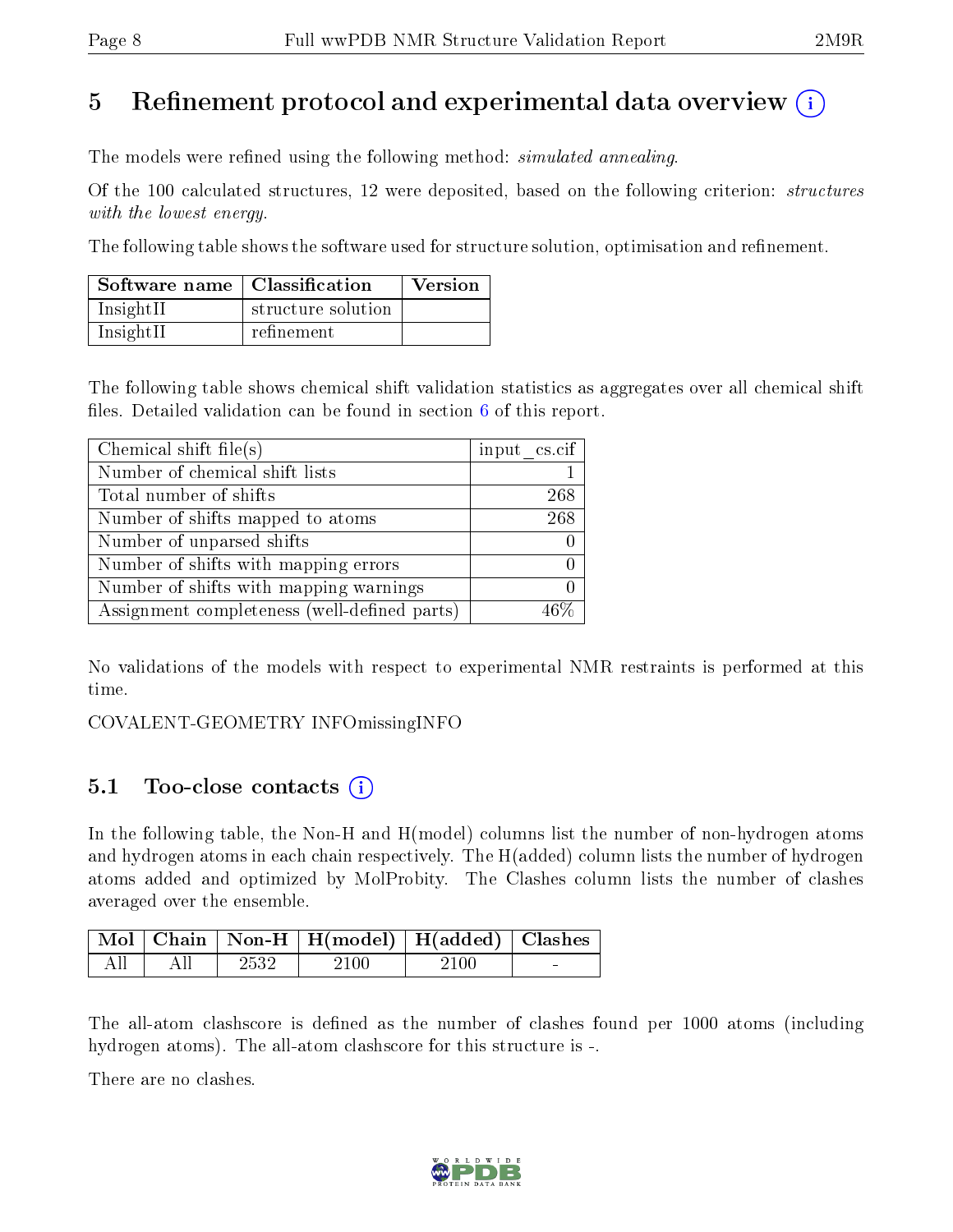## 5.2 Torsion angles (i)

### 5.2.1 Protein backbone  $(i)$

In the following table, the Percentiles column shows the percent Ramachandran outliers of the chain as a percentile score with respect to all PDB entries followed by that with respect to all NMR entries. The Analysed column shows the number of residues for which the backbone conformation was analysed and the total number of residues.

| Mol | Chain | Analysed        | Favoured                 | Allowed                             | Outliers |                | Percentiles |
|-----|-------|-----------------|--------------------------|-------------------------------------|----------|----------------|-------------|
|     |       | 14/40(35%)      | 11 $\pm$ 1 (77 $\pm$ 5%) | $3\pm1(20\pm6\%)$ 0 $\pm0(3\pm4\%)$ |          | $\blacksquare$ | 40          |
| All | All   | $168/480(35\%)$ | 130 (77\%)               | 33 $(20\%)$                         | 5(3%     |                | 40          |

All 1 unique Ramachandran outliers are listed below.

|  |        | Mol   Chain   Res   Type   Models (Total) |
|--|--------|-------------------------------------------|
|  | - 64 - |                                           |

### 5.2.2 Protein sidechains  $\hat{1}$

In the following table, the Percentiles column shows the percent sidechain outliers of the chain as a percentile score with respect to all PDB entries followed by that with respect to all NMR entries. The Analysed column shows the number of residues for which the sidechain conformation was analysed and the total number of residues.

| Mol | Chain | Analysed     | Rotameric                                        | Outliers | Percentiles |             |
|-----|-------|--------------|--------------------------------------------------|----------|-------------|-------------|
|     |       | 12/31(39%)   | $12\pm0$ (99 $\pm3\%$ )   0 $\pm0$ (1 $\pm3\%$ ) |          | 68 95       |             |
| All | All   | 144/372(39%) | $142(99\%)$                                      | $2(1\%)$ | 68          | $\sqrt{95}$ |

All 2 unique residues with a non-rotameric sidechain are listed below. They are sorted by the frequency of occurrence in the ensemble.

|  |      | Mol   Chain   Res   Type   Models (Total) |
|--|------|-------------------------------------------|
|  | T.YS |                                           |
|  | LEH  |                                           |

### $5.2.3$  RNA  $(i)$

There are no RNA molecules in this entry.

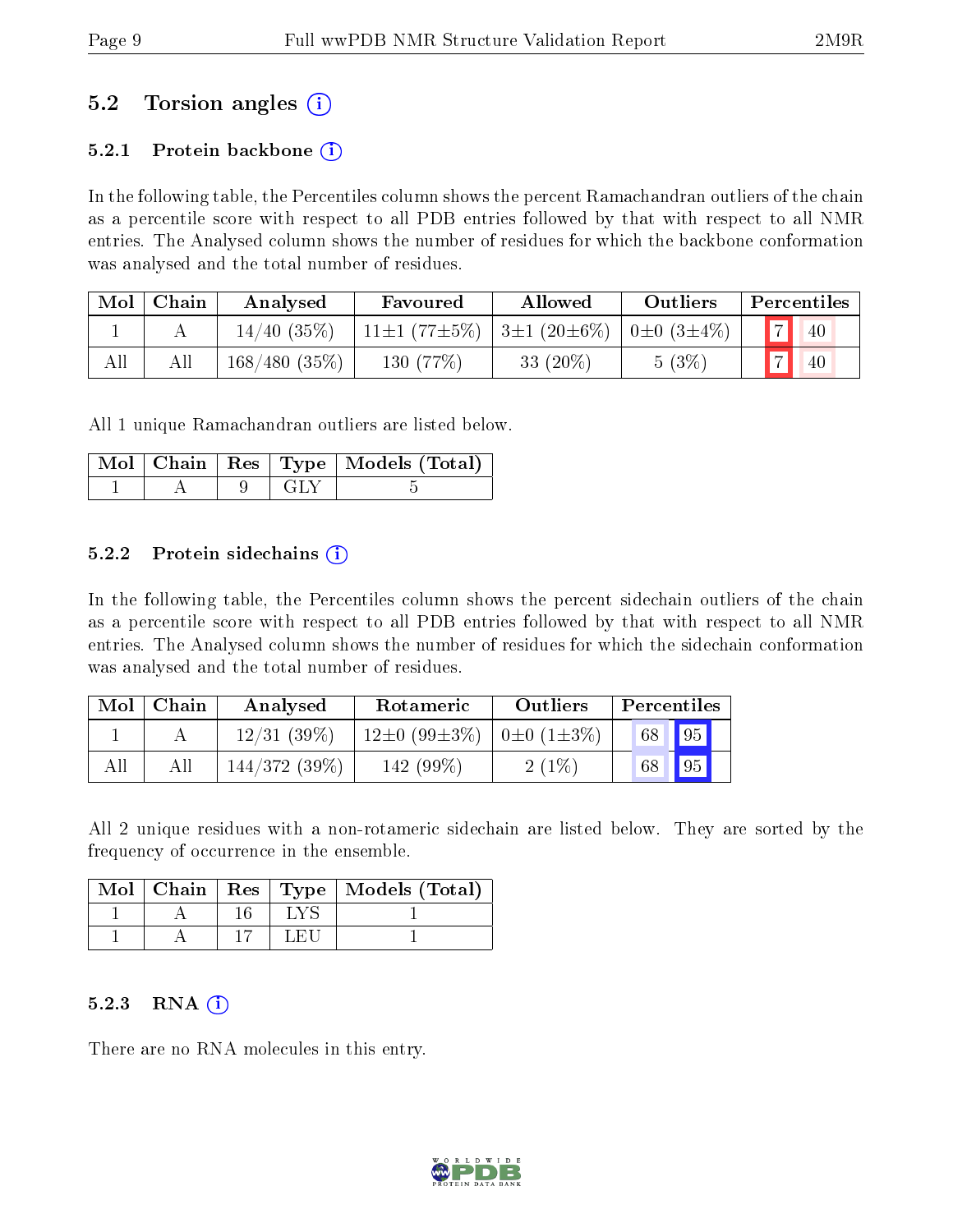### 5.3 Non-standard residues in protein, DNA, RNA chains (i)

There are no non-standard protein/DNA/RNA residues in this entry.

### 5.4 Carbohydrates (i)

There are no carbohydrates in this entry. LIGAND-GEOMETRY INFOmissingINFO

## 5.5 [O](https://www.wwpdb.org/validation/2017/NMRValidationReportHelp#nonstandard_residues_and_ligands)ther polymers  $(i)$

There are no such molecules in this entry.

## 5.6 Polymer linkage issues (i)

There are no chain breaks in this entry.

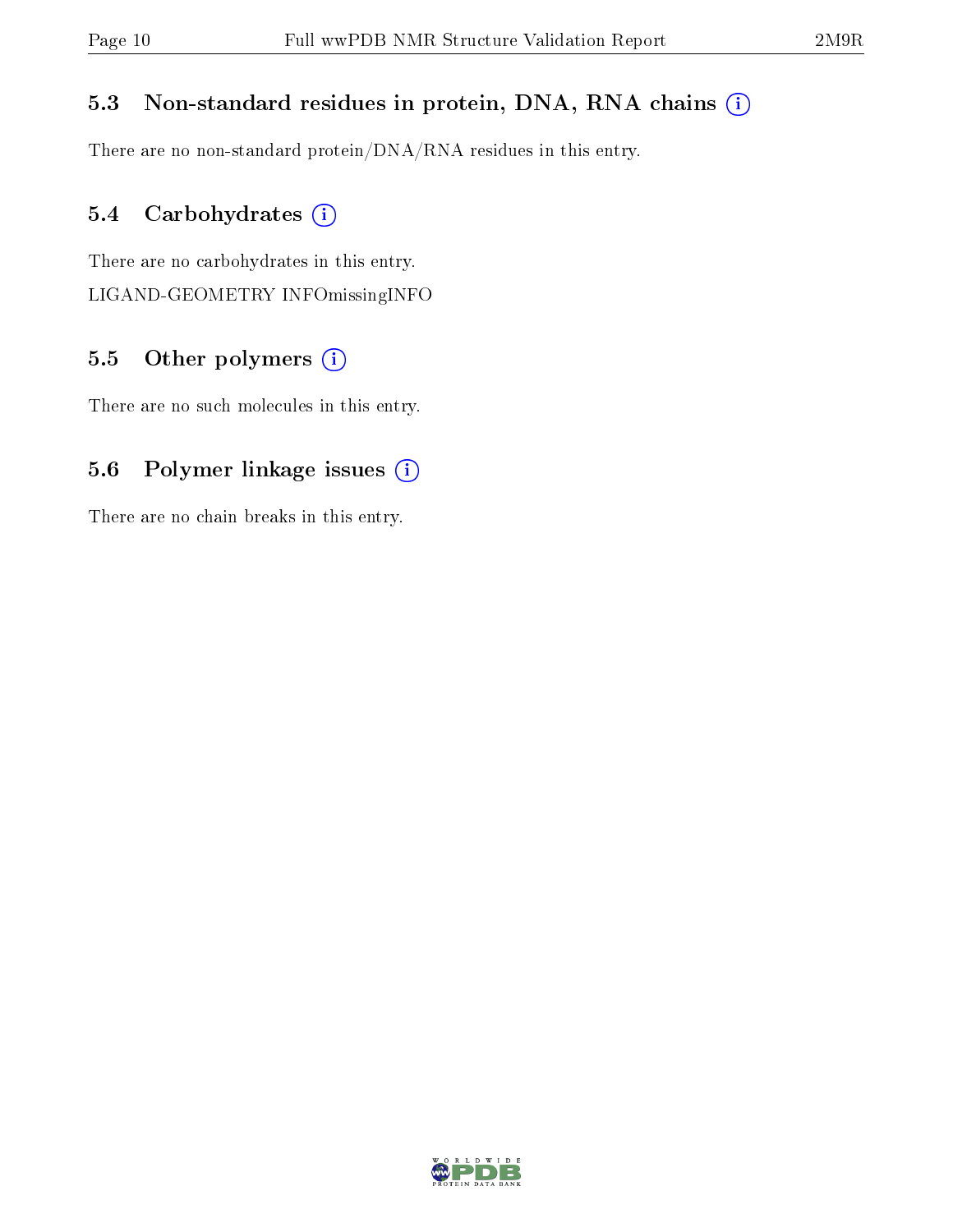## <span id="page-10-0"></span>6 Chemical shift validation  $\binom{1}{k}$

The completeness of assignment taking into account all chemical shift lists is 46% for the welldefined parts and  $46\%$  for the entire structure.

### 6.1 Chemical shift list 1

File name: input\_cs.cif

Chemical shift list name: assigned chem shift list 1

### 6.1.1 Bookkeeping (i)

The following table shows the results of parsing the chemical shift list and reports the number of nuclei with statistically unusual chemical shifts.

| Total number of shifts                  | 268 |
|-----------------------------------------|-----|
| Number of shifts mapped to atoms        | 268 |
| Number of unparsed shifts               |     |
| Number of shifts with mapping errors    |     |
| Number of shifts with mapping warnings  |     |
| Number of shift outliers (ShiftChecker) |     |

### 6.1.2 Chemical shift referencing  $(i)$

No chemical shift referencing corrections were calculated (not enough data).

### 6.1.3 Completeness of resonance assignments  $(i)$

The following table shows the completeness of the chemical shift assignments for the well-defined regions of the structure. The overall completeness is 46%, i.e. 86 atoms were assigned a chemical shift out of a possible 185. 0 out of 3 assigned methyl groups (LEU and VAL) were assigned stereospecifically.

|           | <b>Total</b>     | $\mathbf{H}$    | $^{13}$ C   | $15\mathbf{N}$ |
|-----------|------------------|-----------------|-------------|----------------|
| Backbone  | $28/70(40\%)$    | $28/28$ (100\%) | $0/28(0\%)$ | $0/14(0\%)$    |
| Sidechain | $42/75(56\%)$    | $42/44$ (95%)   | $0/29(0\%)$ | $0/2$ (0\%)    |
| Aromatic  | $16/40$ $(40\%)$ | 16/22(73%)      | $0/16(0\%)$ | $0/2$ (0\%)    |
| Overall   | $86/185(46\%)$   | $86/94(91\%)$   | $0/73(0\%)$ | $0/18(0\%)$    |

The following table shows the completeness of the chemical shift assignments for the full structure. The overall completeness is 46%, i.e. 214 atoms were assigned a chemical shift out of a possible 463. 0 out of 8 assigned methyl groups (LEU and VAL) were assigned stereospecifically.